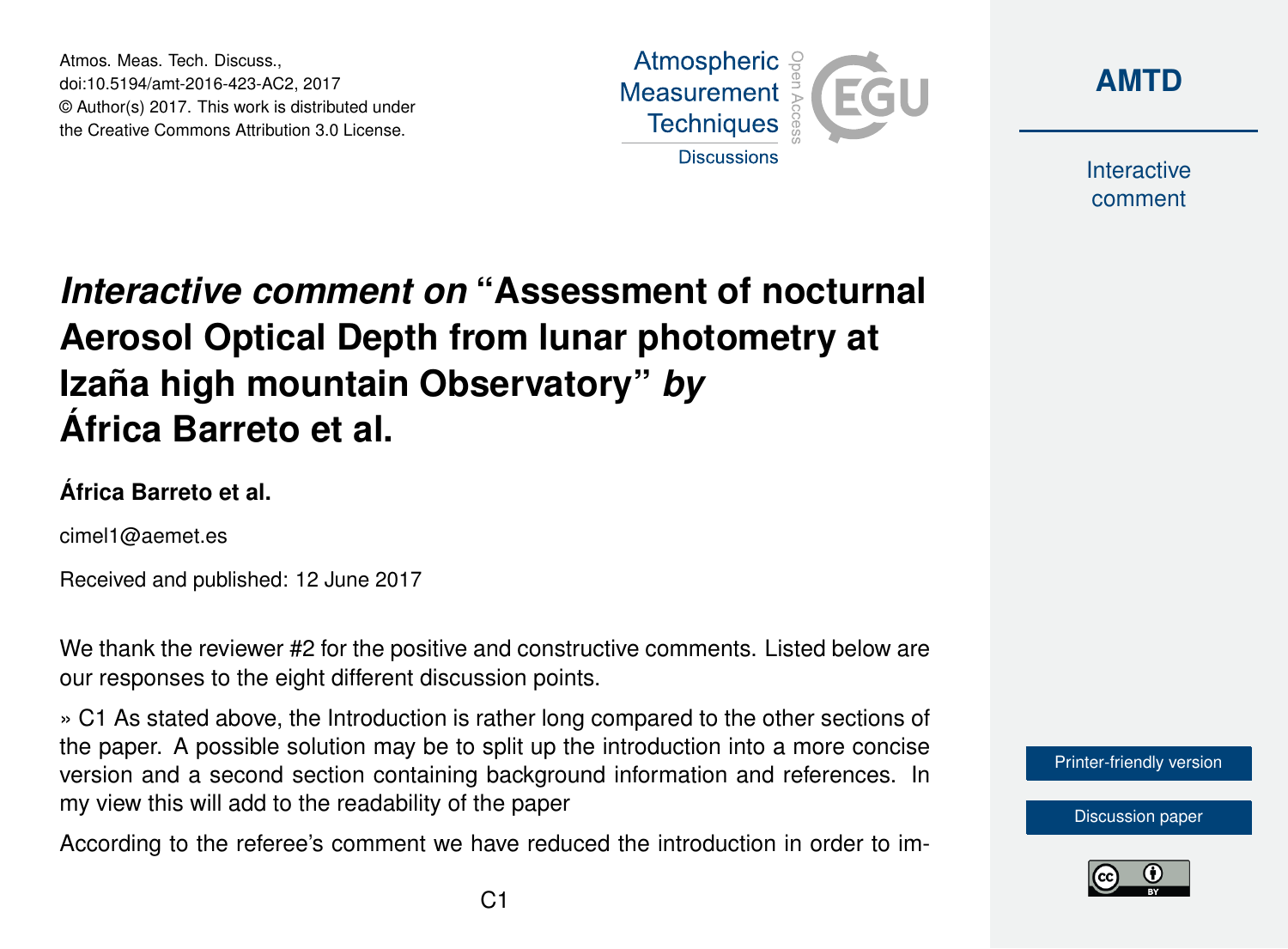prove the readability of the paper. This is the new introduction:

"Aerosols can significantly influence the climate in several ways: through aerosolradiation and aerosol-cloud-precipitation interactions (Foster et al., 2007, IPCC 2013). This fact has motivated notable efforts in atmospheric sciences envisaged to increase the understanding of the role played by aerosols in the global climate balance.

Aerosol optical depth (AOD) is a valuable parameter accounting for aerosol load in the atmosphere because it is a measure of the extinction of the solar beam by absorption and scattering processes caused by aerosols. Sun photometry provides useful information to retrieve columnar aerosol optical and microphysical properties with an excellent spatial coverage but with the lack of vertical resolution (Holben et al., 1998, Eck et al., 1999, Holben et al., 2001, Eck et al., 2009, 2010). A good example of the spatial extent of Sun photometry techniques is the widespread ground-based AErosol RObotic NETwork (AERONET) (Holben et al., 1998) and its federated networks, including hundreds of stations globally distributed. However, aerosols at night-time have been studied to a much lesser extent (Barreto et al, 2013a,b, Baibakov et al., 2015). There is a growing interest in studying the diurnal dynamics and evolution of atmospheric aerosols (Pérez-Ramírez et al., 2012a), as well as understanding the nucleating role of aerosols and their net radiative effects (Baibakov et al., 2015). Therefore, new technological developments try to fill the night-period gaps in AOD time series. As Baibakov et al. (2015) pointed out, star and Moon photometry have arisen as plausible solutions to this problem. Star photometer technique (Leitener et al., 1995, Pérez-Ramírez et al., 2015, Baibakov et al., 2015) has been revealed as a useful tool to infer aerosol information during night-period. However, infrastructure and logistic constraints still represent an important limitation for the operational use of stellar measurements, especially for global networks such as AERONET. Alternatively, Moon photometry is a technique that can be implemented more easily, and at a lower cost, in an operational way (Barreto et al., 2016). Nevertheless, Moon photometry technique is still affected by notable limitations. Despite the Moon is our nearest celestial neighbor, our knowledge

#### **[AMTD](http://www.atmos-meas-tech-discuss.net/)**

**Interactive** comment

[Printer-friendly version](http://www.atmos-meas-tech-discuss.net/amt-2016-423/amt-2016-423-AC2-print.pdf)

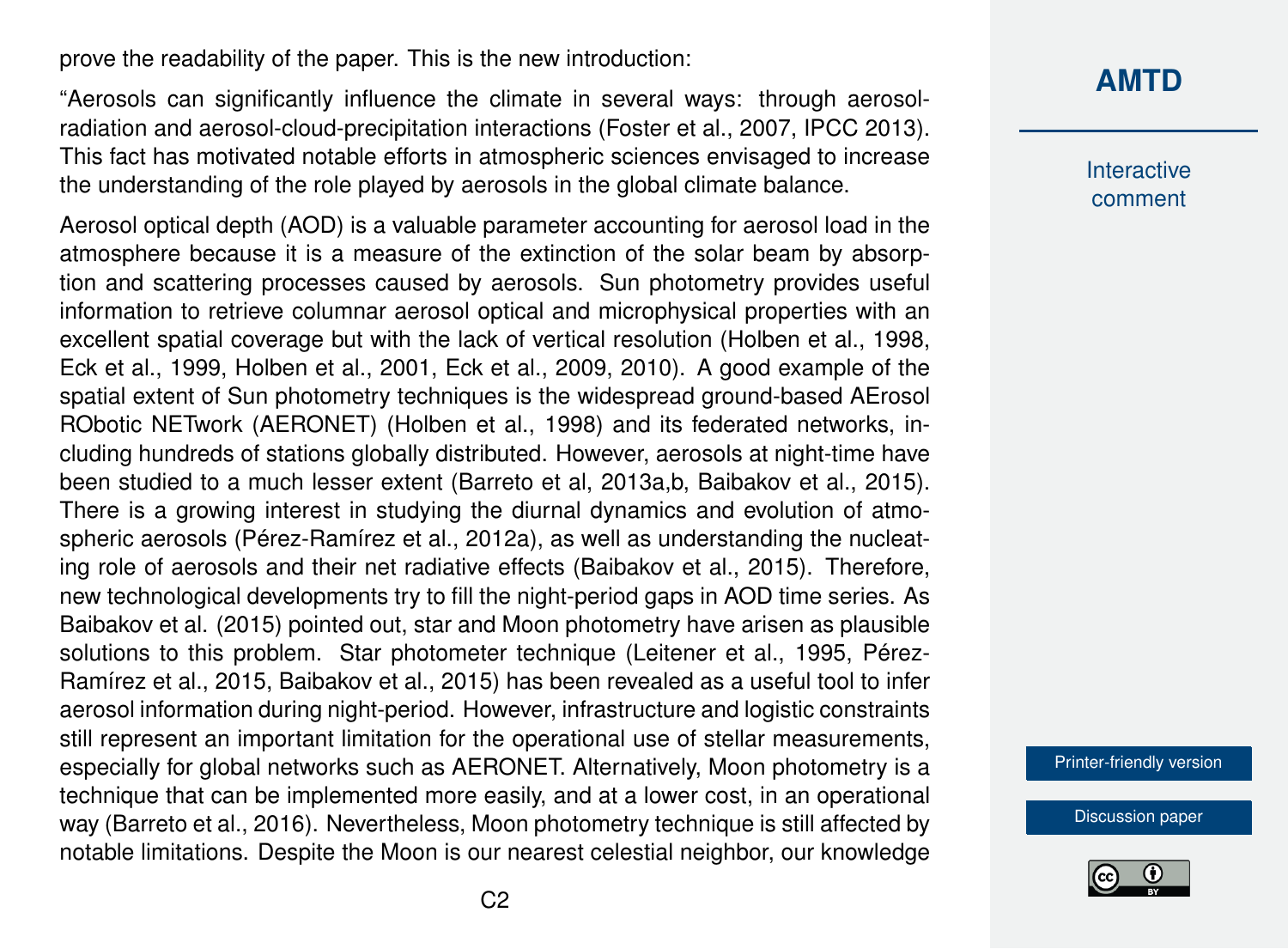about its spectral irradiance is far from being as precise as the spectra from the Sun or bright stars like Vega (Cramer et al., 2013). The main important obstacle in Moon photometry is the fact that the Moon is a variable reflector of sunlight and, as a result, it is a highly variable source of visible light (Miller et al, 2012).

Pioneering works in lunar photometry were developed by Esposito et al. (1998), Berkoff et al. (2011) and Barreto et al. (2013a,b). Recently, Barreto et al. (2016) presented the new photometer CE318-T which combines the features of the extensively used by the Cimel Sun photometer, standard model in AERONET network, with the lunar photometer prototype previously presented in (Barreto et al, 2013a,b). The higher precision of this new instrument compared to the previous versions of Sun and Moon photometers and its ability to monitor atmospheric aerosols in a diurnal cycle, have made it a suitable instrument to replace the CE318-AERONET reference instrument.

As many authors have stated (Berkoff et al., 2011, Barreto et al, 2013a,b, Barreto et al., 2016), a precise Moon irradiance model is mandatory in Moon photometry to take the continuous change of Moon's brightness over the cycle into account. In this respect, RObotic Lunar Observatory (ROLO) model, developed by Kieffer and Stone (2005), is the most careful radiometric study on the Moon's brightness to date (Cramer et al., 2013). The ROLO model has recently emerged as a unique tool for Moon photometry (Berkoff et al., 2011, Barreto et al, 2013a,b, Barreto et al., 2016), and is an essential part of the calibration process. Although this model provides precise information about the change of Moon's irradiance with the phase angle (g) and lunar librations, small systematic effects have been found in this model. Lacherade et al. (2013) and Viticchié et al. (2013) found a small phase angle dependence of the ROLO calibration using the Pleiades Orbital Lunar Observations (POLO) and Meteosat Second Generation (MSG) Spinning Enhanced Visible and Infrared Imager (SEVIRI) solar bands. Cramer et al. (2013) developed a novel apparatus to accurately measure the lunar spectral irradiance with the aim of estimating these systematic effects in the ROLO model. Barreto et al. (2016) used the CE318-T and the ROLO model to retrieve AOD at day and night-time **Interactive** comment

[Printer-friendly version](http://www.atmos-meas-tech-discuss.net/amt-2016-423/amt-2016-423-AC2-print.pdf)

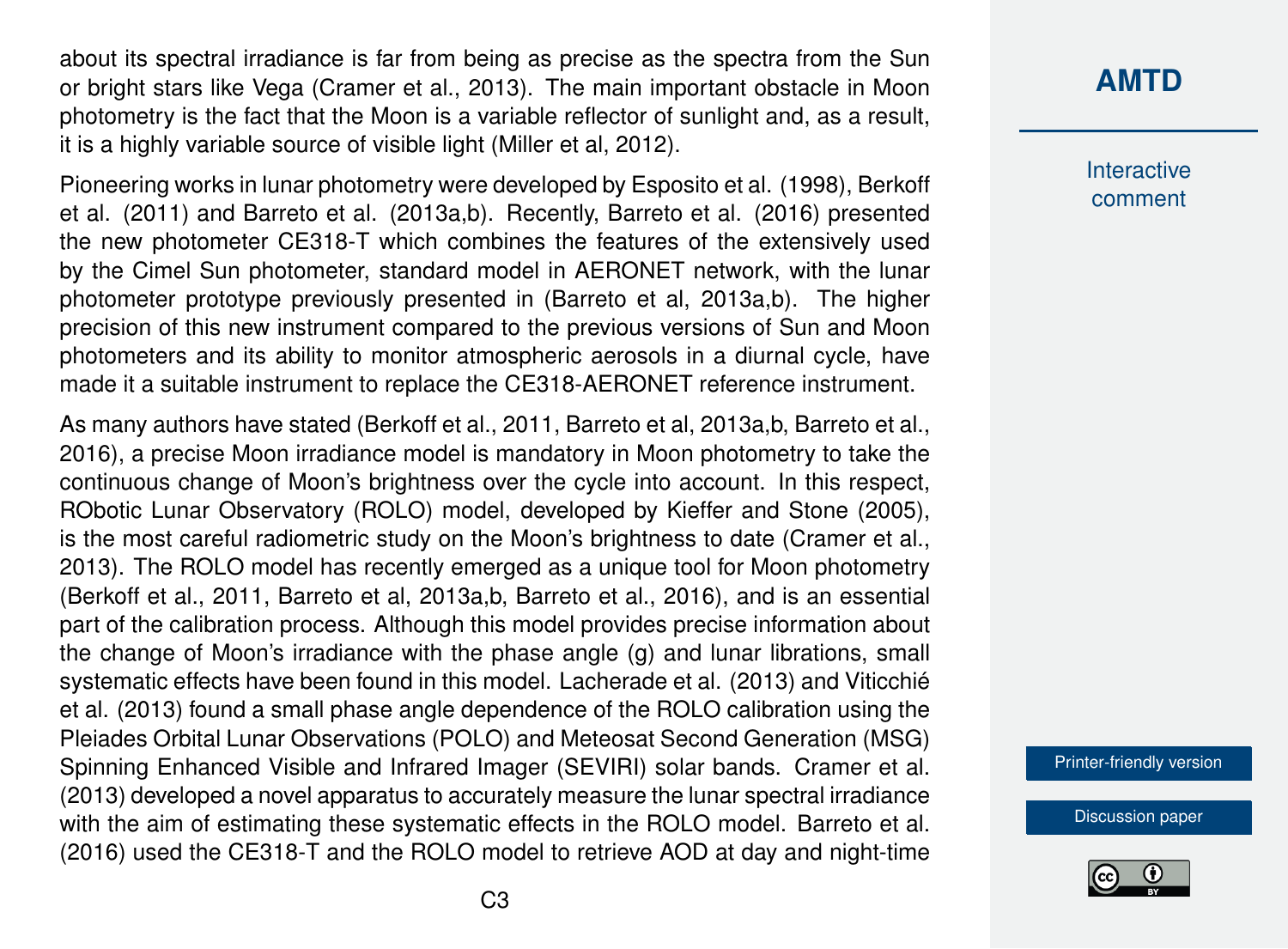in Izaña, a high altitude observatory located at Tenerife (The Canary Islands, Spain). These authors observed an important dependence of the AOD uncertainty with phase angle and also a faint nocturnal cycle in AOD, indicating a possible dependence of AOD uncertainty on the Moon's zenith  $(\theta)$  and phase angles. As these authors stated, the reason for these discrepancies remain unclear, although it is likely to be due to a sum of causes, such as inaccurate instrument calibration, possible systematic errors in the ROLO model, and uncertainties in night-time AOD calculation.

This work is based on all of the previous results to improve the AOD retrieval at nighttime by selecting a set of clean and stable night-time conditions at Izaña in which daytime AOD data could be considered a good proxy for nocturnal AOD. Clean and stable conditions of days used in this study have been ensured using AERONET daytime data at the station and Micropulse lidar version 3 (MPL-3) atmospheric vertical profiles extracted from a nearby coastal station. The main aim of this study is to identify the errors sources, thereby trying to fix experimentally some of the problems currently affecting Moon photometry.

Section 2 describes the experiment site, instruments and methods used in this study. A description of the methodology developed to improve nocturnal AOD measurements and the corresponding validation performed at Izaña, as well as in other complementary stations, is presented in section 3. Finally conclusions are shown in section 4."

» C2 - In Sections 2 and 3 the two methods for calibration are mentioned; the "common Langley technique" and the "Lunar-Langley technique". Although well-informed readers are familiar with the two techniques I suggest to spend a few more words on the techniques and its limitations, in particular the "every-night requirement" for the common technique (including an explanation).

Information about the common Langley and the Lunar Langley as well as their limitations has been included in the text as follows: Pag. 5, line 24: "... $AOD_V2.html$ . The calibration  $\kappa_{\lambda}$  is calculated by means the Lunar-Langley method developed by Barreto

# **[AMTD](http://www.atmos-meas-tech-discuss.net/)**

Interactive comment

[Printer-friendly version](http://www.atmos-meas-tech-discuss.net/amt-2016-423/amt-2016-423-AC2-print.pdf)

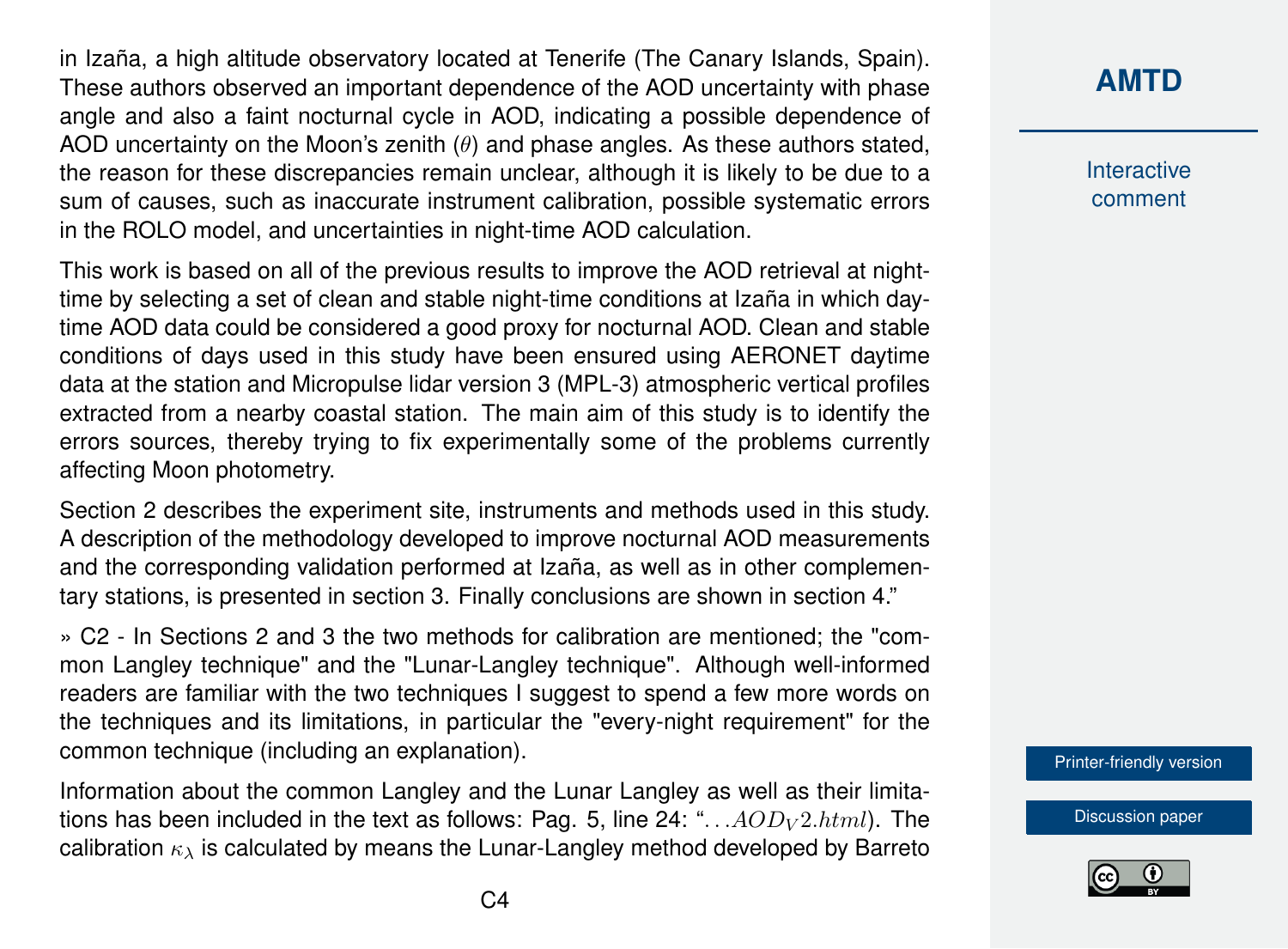et al. (2013a). The main equations involved in this method are the Eq. 2, derived from the Beer-Lambert-Bouguer Law (the basis of the Langley calibration technique described by many authors in sunphotometry -Shaw, 1976, 1983, Holben, 1998; among others-) and the Eq. 3 (the basis of the Lunar-Langley calibration technique), which defines the calibration constant as the ratio of  $V_0$  to  $I_0$ .

 $ln(V_\lambda) = ln(V_{0,\lambda}) - m(\theta) \cdot \tau_\lambda$  (2)

 $V_{0,\lambda}=I_{0,\lambda}\cdot\kappa_{\lambda}$  (3)"

Pag. 6, line 11: "Nocturnal measurements were performed by means of a master CE318-T installed at Izaña station. This instrument has been calibrated following the Lunar-Langley calibration method (Barreto et al., 2013a) previously described. This is a new absolute calibration technique, specifically developed for lunar photometry, which avoids the determination of one different calibration coefficient every night required by the common Langley technique (Shaw, 1976, 1983). It is important to emphasize the moon's illumination variation inherent to the lunar cycle, which means the V0 and I0 terms in Eq. 3 are continuously changing, even during the  $\sim$  2 hour observation time period required to perform the Langley calibration. Even if we discard the I0 variation during the Langley period, the extraterrestrial voltages  $V_0$  should be determined every day, which is not plausible considering the restrictive requirements in terms of atmospheric stability and cloudiness of this calibration technique. In spite the simplicity of the Lunar-Langley technique, its accuracy relies on the uncertainty involved in the ROLO model."

» C3 Section 3.1: it is stated that stable AOD conditions are selected using ancillary vertical information from an MPL-3 lidar. Although Fig. 1 is useful I suggest to give some more information on what exactly is meant by "stable" and how stable periods are selected (is there a quantitative criterion?). The interpolation method to get nighttime AOD from daytime values is a crucial aspect in the paper, so the background of how to select stable data deserves more attention/explanation.

# **[AMTD](http://www.atmos-meas-tech-discuss.net/)**

Interactive comment

[Printer-friendly version](http://www.atmos-meas-tech-discuss.net/amt-2016-423/amt-2016-423-AC2-print.pdf)

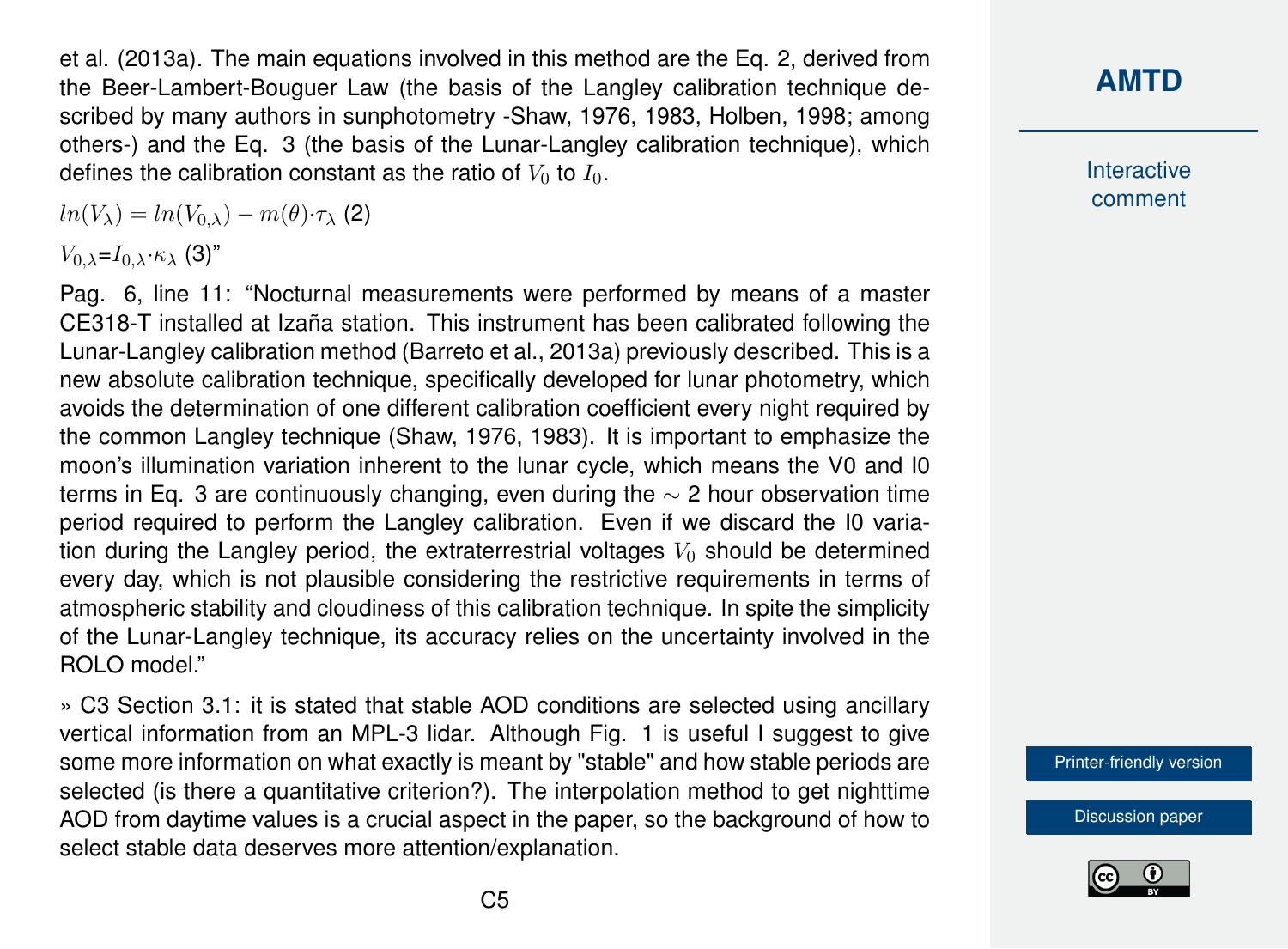We have verified the stable AOD conditions with MPL-3 lidar aerosol backscattering information, and using an AOD stability criterion in the 1-h average AERONET AOD of two consecutive days at 870 nm. Doing so, the night is considered stable if the average of the AOD difference between two consecutive days is about 0.005. This information will be included in the final manuscript.

» C4 An interesting and good aspect of the work is that the AOD correction has been applied to three other stations in different aerosol climates. The question that arises is: is the correction (the coefficients presented in Table 1 fully instrument-independent? Since the correction is wavelength-dependent, the assumption that the parameterization can be applied to other instruments seems to rely on comparable spectral characteristics (in particular the filters) of the reference instrument and the instruments to which the correction is applied. I suggest the authors spend a few words on explaining why the correction can safely (?) be applied to the Carpentras, Dakar and Lille instruments, and on the possible introduction of extra uncertainty.

Our results showed that the correction can be applied to any other instrument and location. However, we will include in the text the following information: Pag. 11, line 3: "This evaluation analysis in different stations seems to corroborate the applicability of this correction procedure to other instruments and sites. However, it is fair to admit this correction has been performed by means of an unique instrument, with certain optical interference filters. The difference in the filter responses as well as the degradation of optical filters with time are the limiting factors. They could add an extra uncertainty depending on the different band responses between instruments. Further studies will be focused on the estimation of this extra uncertainty."

» C5 The title of Section 3.5 is not entirely correct since the method is not really validated. The authors have applied their correction method to AOD retrievals at the three sites but a real validation has not been performed. I suggest changing the title into something more appropriate ("Impact of correction. . ." or something equivalent).

# **[AMTD](http://www.atmos-meas-tech-discuss.net/)**

Interactive comment

[Printer-friendly version](http://www.atmos-meas-tech-discuss.net/amt-2016-423/amt-2016-423-AC2-print.pdf)